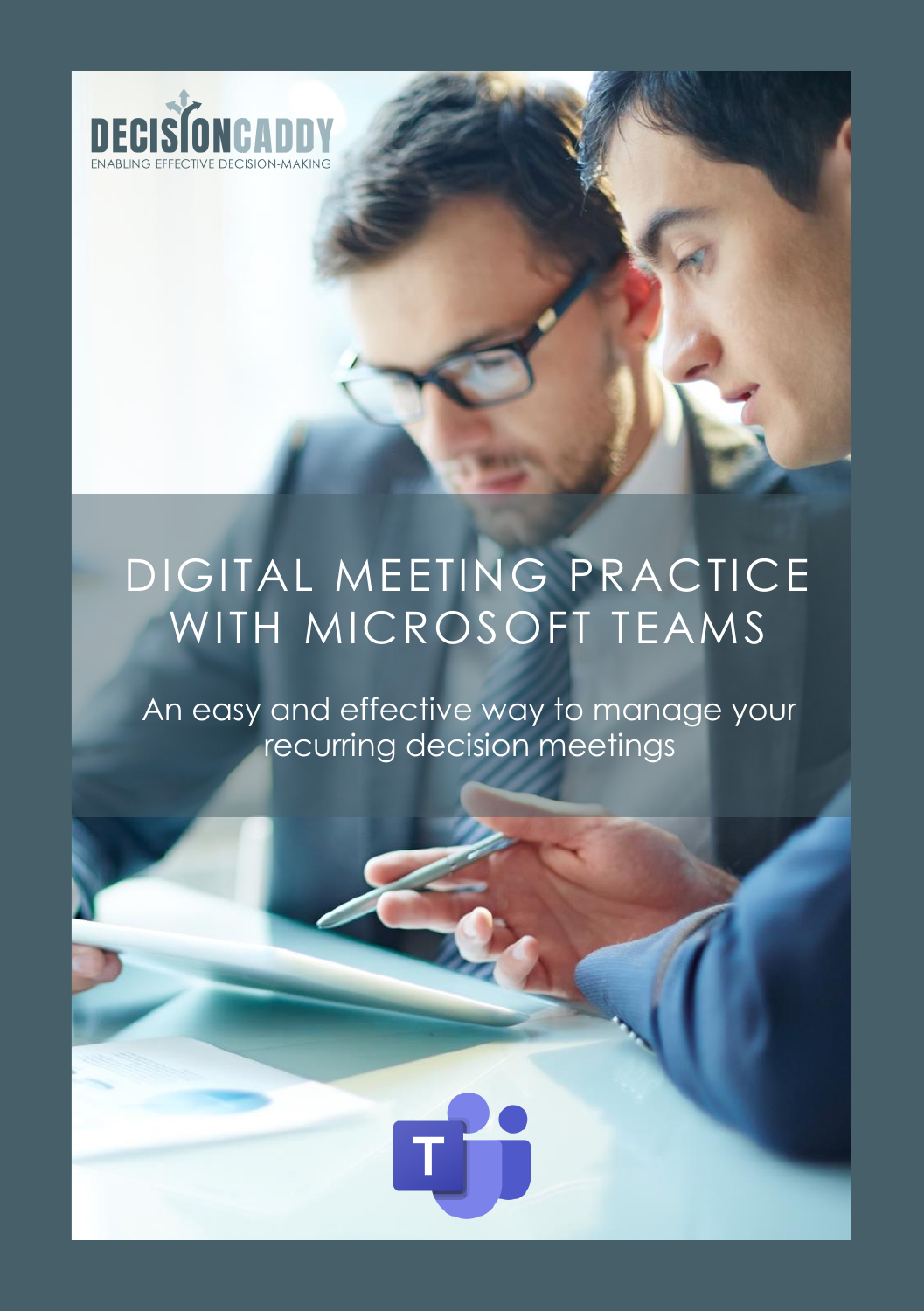# CONTENTS

| FIVE PHASES OF MEETING PRACTICE2 |  |
|----------------------------------|--|
|                                  |  |
|                                  |  |
|                                  |  |
|                                  |  |
|                                  |  |
|                                  |  |



Mikkel Stærk Dickenson *Founder of DecisionCaddy*

"Our vision is to help organizations improve their meeting culture by implementing an effective digital meeting practice in their most important decision meetings."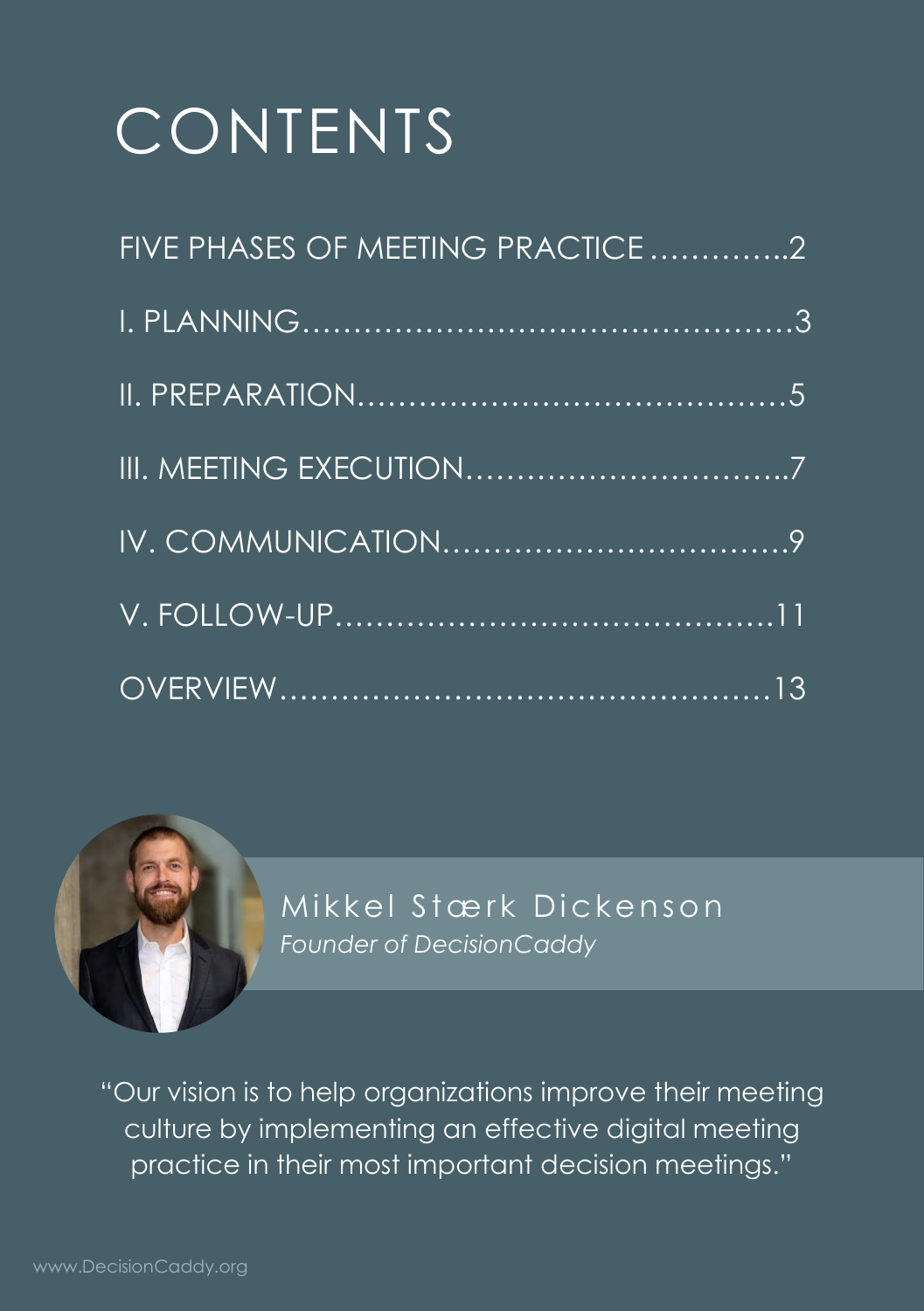

### FIVE PHASES OF MEETING PRACTICE

You are responsible for managing important leadership-, steering group- or committee- meetings. Your organization is using MS Teams, a part of Office 365 which also includes Outlook, Word, and other digital tools you already use to manage meetings today for both virtual and physical meetings.

You probably recognize the following five phases from managing the meetings:



This booklet introduces an effective digital meeting practice, across the above five phases. It addresses use of Office 365 tools, and two 3. party apps, Plandisc and Decisions, which complement Office 365 tools for managing meetings.

Applying the practice will make meeting management easier and improve the effectiveness of your decision meetings.

 $Star\bar{t}$  by creating a Team, e.g. for a steering group, with a channel dedicated to meeting management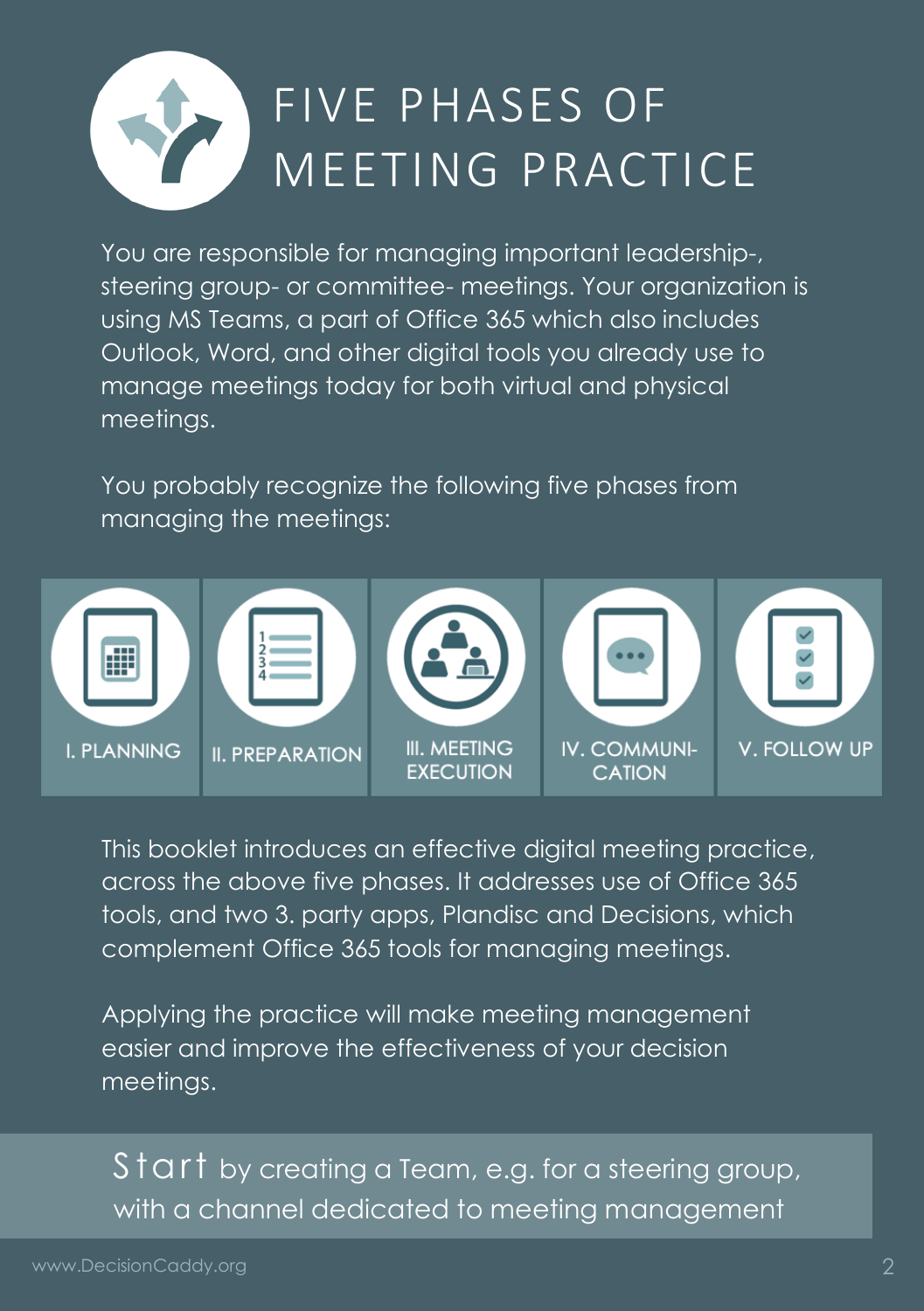

The five phases repeat for every one of your recurring meetings. But before deciding to plan a series of meetings, ask **why** you need these meetings, **what** you want to achieve, and **who** you need to achieve this? E.g. do we need dedicated steering group meetings, or can we obtain the required decisions on the management meeting?

When you know who to invite, you need to decide on **when,** i.e. how often to meet. DecisionCaddy recommends short and frequent meetings, over long and infrequent ones. When meetings are infrequent, it becomes increasingly important to schedule them correctly to ensure participation and the optimal sequence relative to other meetings and activities in the organization.

Consider the following when **planning** recurring meetings:

Answer the why, what and who before scheduling new meetings. Possibly the purpose of the meeting could be served by adding an agenda item in existing recurring meetings.

Start planning well in advance to increase chances of participation of all required participants.

Consider the number of meeting participants carefully. Ideally, a decision meeting has 6-8 participants. Each participant above #7 imposes 10% lethargy.

Make sure to communicate the existence of the new meetings to relevant colleagues, to accommodate their planning activities.

Remember, if your meeting is important, it is also important for other colleagues than those attending the meeting.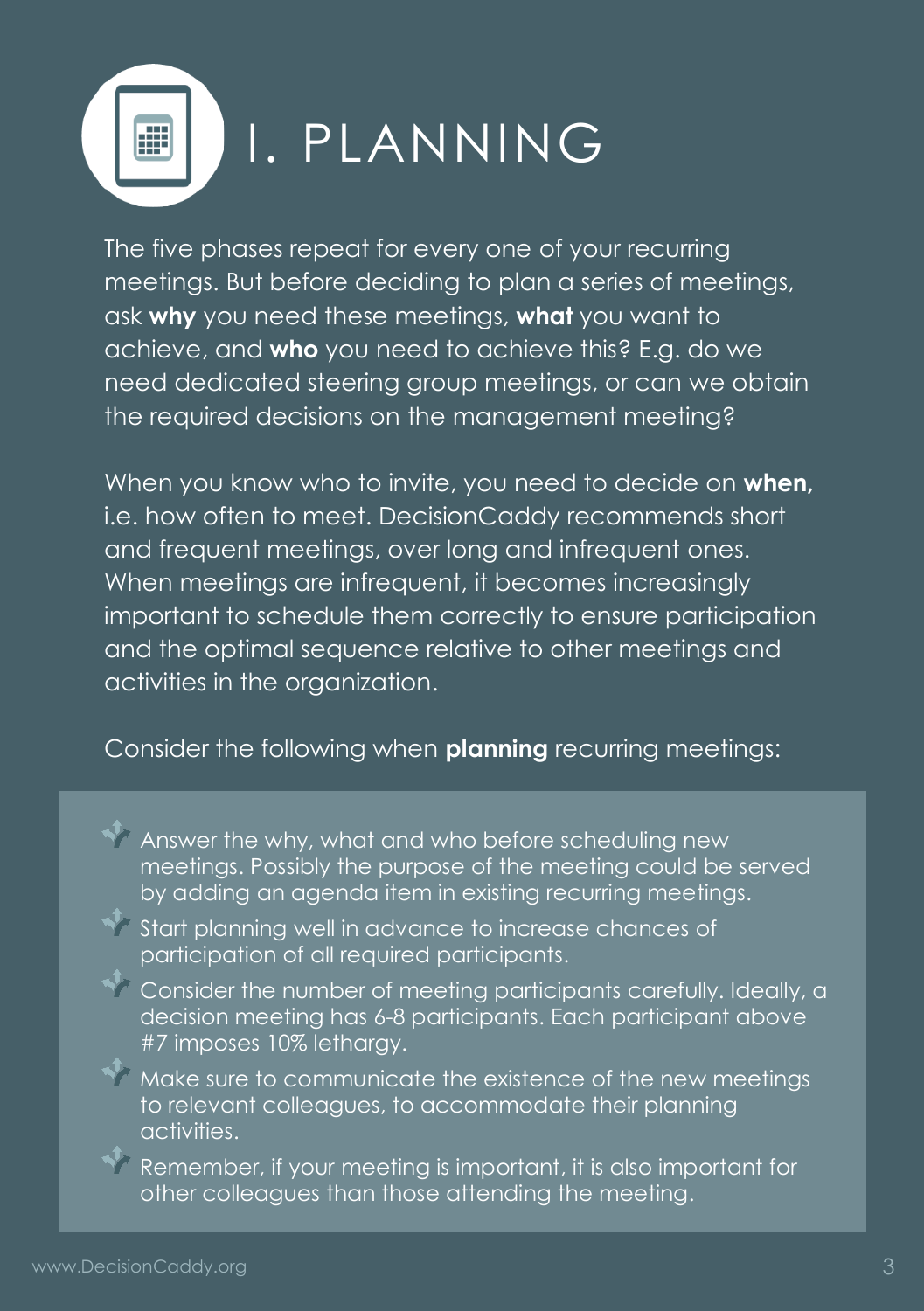

**Office 365:** When planning and scheduling meetings, Outlook is the primary tool used by more than 95% of the organizations we work with. Outlook is particularly useful for checking availability of meeting participants and sending meeting invitations.

**Plandisc:** A limitation of Outlook is that it doesn't provide a great overview of high level activities, such as budget process and off-sites, across the organization. Even less so for those who are not invited for the meeting or event. For this purpose, DecisionCaddy recommends Plandisc, which integrates with Outlook, and allows for great visualization of high level activities. It ensures cross organizational transparency which is critical for effective planning.



GET STARTED Visit www.plandisc.com to get a free trial and get a cross-departmental overview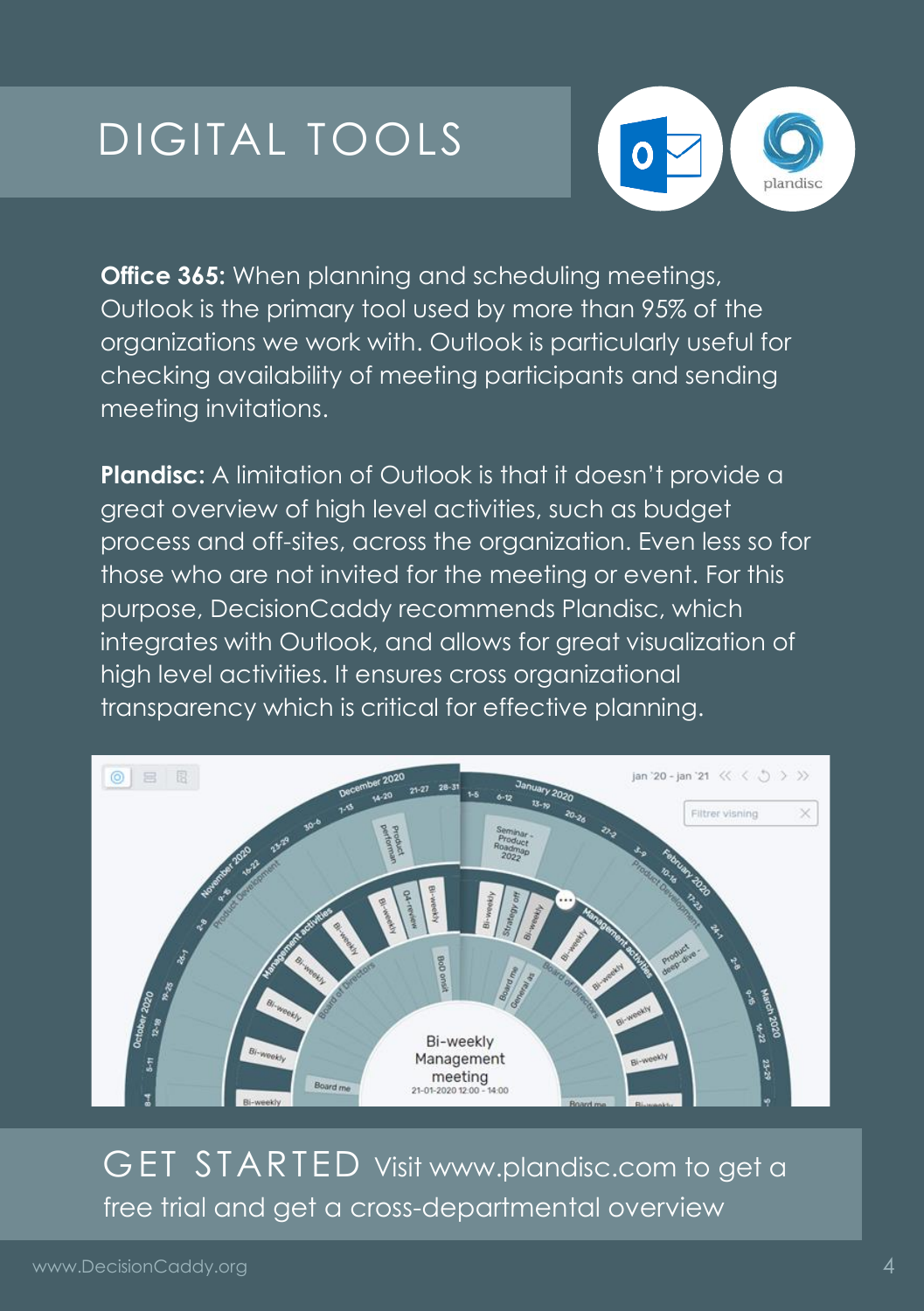

## II. PREPARATION

The Notice of Meeting including the **agenda,** is the projectplan for the meeting. It communicates the purpose of the meeting, the required outcome, how much time is available for each item, and responsibilities in the meeting. Be explicit about expected outcome for each of the agenda items.

If decisions are to be made it often requires material to be shared ahead of the meeting to increase chances of reaching a high-quality decision. Be sure to share material with relevant stakeholders well in advance of the meeting.

Align expectation among meeting participants of what is considered required level of **preparation**, e.g. is it required to read all shared material ahead of the meeting?

Consider the following when **preparing** the meeting:



Share a template which standardize format of meeting material. Is PowerPoints allowed or only text? Recommendations for decisions could be structured; Summary, Situation, Complication, Proposed solutions, and Next steps.



Align with participants on their role in the meeting.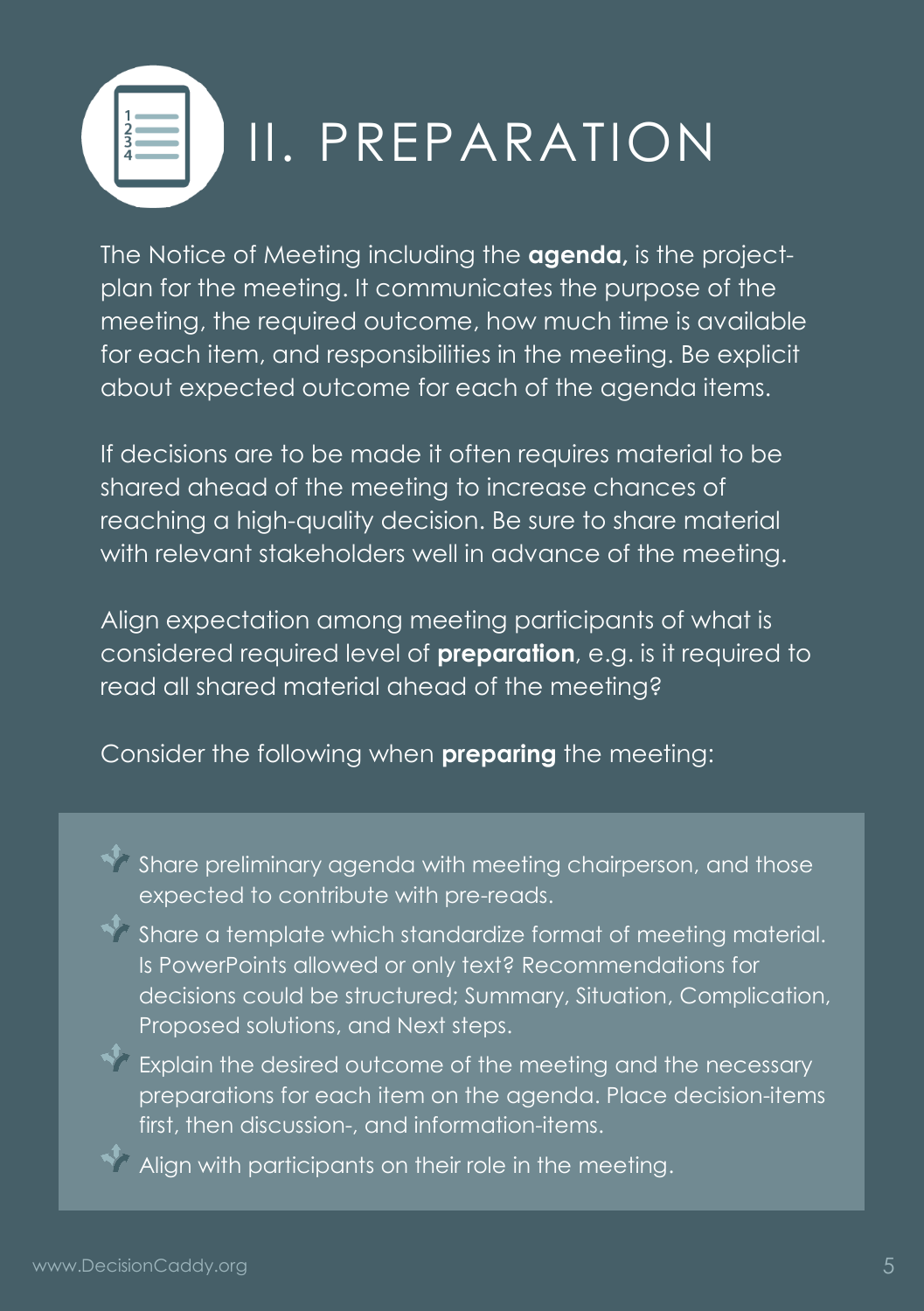

**Office 365**: Teams is the ideal platform for supporting the preparation phase. Use your Team to share information about the upcoming meeting, e.g. share preliminary agenda in the Post tab, link to files or upload them into Files, which will save the files on SharePoint in the cloud. This way you'll avoid numerous emails with different material versions flying back and forth.

**Decisions**: Decisions' app for Teams makes it even easier to create and collaborate on building the agenda. The app connects meetings in Outlook with your team in Teams. In Teams you can then create the agenda, e.g. use a saved template, and then push the agenda into the Outlook meeting invitations, making it easy for participants to access.

| $\frac{1}{\lambda \sin \theta}$ | Meeting-list                                                                                                                      |                                                                               |  |  |
|---------------------------------|-----------------------------------------------------------------------------------------------------------------------------------|-------------------------------------------------------------------------------|--|--|
| 日<br><b>Out</b>                 | < Meeting-list                                                                                                                    |                                                                               |  |  |
| 44<br>Tearrs<br>▩<br>Calendar   | Bi-weekly Management meeting $\vee$<br>21<br>Draft<br>Tuesday ( 12.00 - 14.00<br>• Meetin room IX and Teams<br>• Join<br>Jan 2020 |                                                                               |  |  |
| $\cdot$<br>cals.                | Agenda                                                                                                                            | Last update just now $\frac{1}{2}$ 1                                          |  |  |
| $\frac{4}{100}$                 | 12.00 <b>30 min</b><br>Follow up from last meeting<br>Round table with updates on tasks and outstandings                          | Mikkel Stærk Dickenson                                                        |  |  |
| $\cdots$                        | For Information                                                                                                                   | n.<br>$\cdots$                                                                |  |  |
|                                 | 12.30 <sup>O</sup> 45 min<br>Initiate new project?<br>Are we ready to launch the next project?                                    | Carla Bello<br>CB                                                             |  |  |
|                                 | Business Case - Project Z.pptx<br>$\sim$<br>ß.<br>O bytes<br>For Decision                                                         | Agenda item<br>Broak<br>1<br>1.1444                                           |  |  |
|                                 |                                                                                                                                   | Suggest agenda item<br>Import from Meeting Planner<br>$+$ ADD<br>$\checkmark$ |  |  |

GET STARTED Use the "+" add tab function in Teams to add Decisions' meeting app to your channel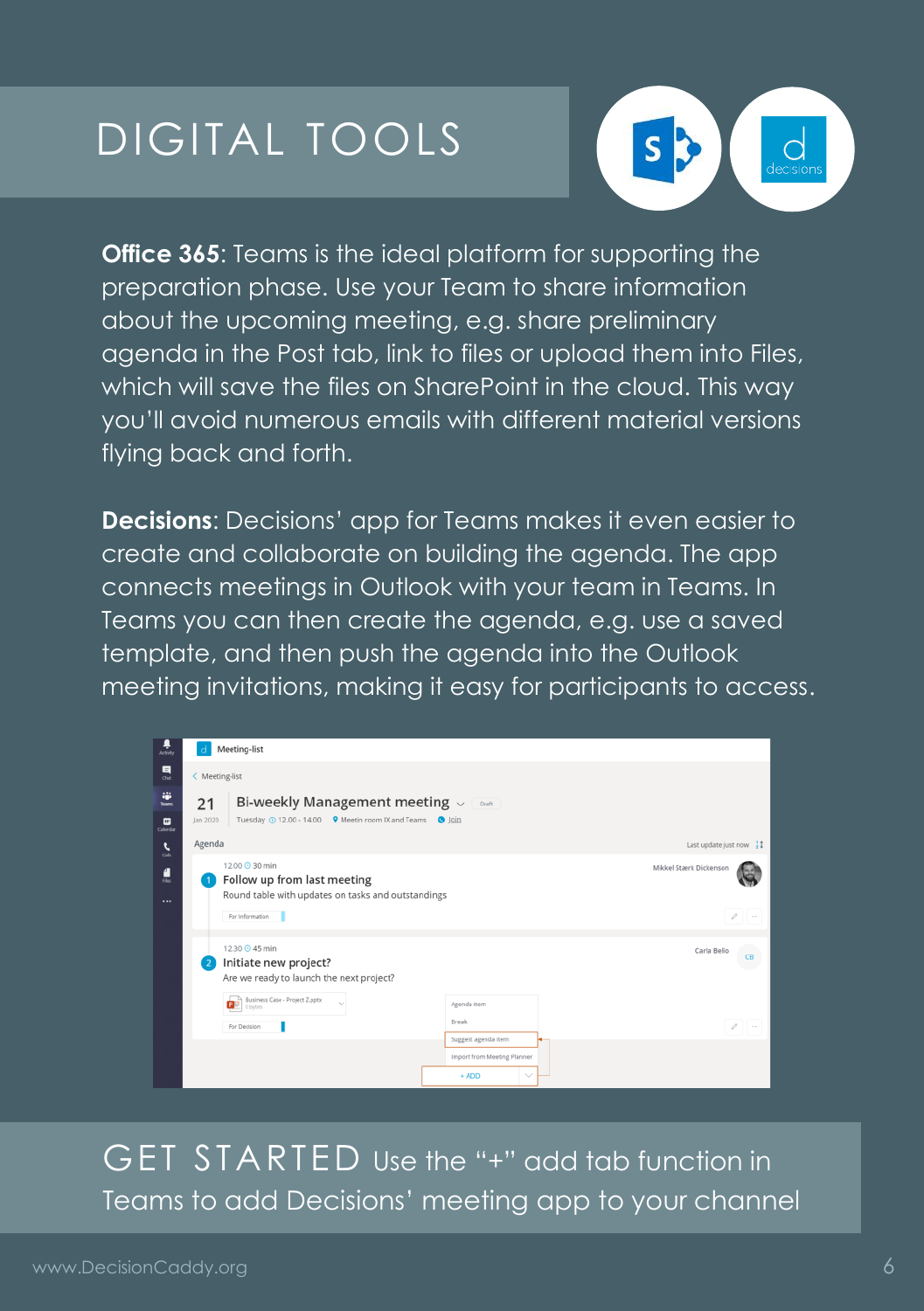## III. MEETING EXECUTION

Well executed meetings deliver the planned outcome within the allocated time. They drive the organization forward, build trust, and provide a sense of achievement. Regardless whether your meeting is virtual or physical, effective **meeting facilitation** is important and it requires four different roles, owned by 1 to 4 different people in the meeting.

The meeting Chairperson is responsible for reaching decisions and the quality of these. The Moderator uses the agenda to ensure progress, allocates speaking time, shares screen with relevant presentations, and is also often the Time-keeper. The Note-taker will capture agreements; decisions and tasks, and present them before moving on, to ensure alignment and strengthened sense of accountability.

For meetings with an ambitious agenda, execution is more effective when people know each other and there is a certain level of **trust**. Therefore, for newly established leadership teams, allocate a separate time for socializing.

- $\mathbb{R}$  Start meetings by presenting the purpose, agenda, and meeting-roles assigned.
- Capture decisions and tasks in a real-time co-authoring tool, and ensure everyone agrees with the phrasing before moving on to next agenda item.
- To postpone ad hoc and maverick topics during the meeting, note them under Any Other Business (AOB) on the agenda.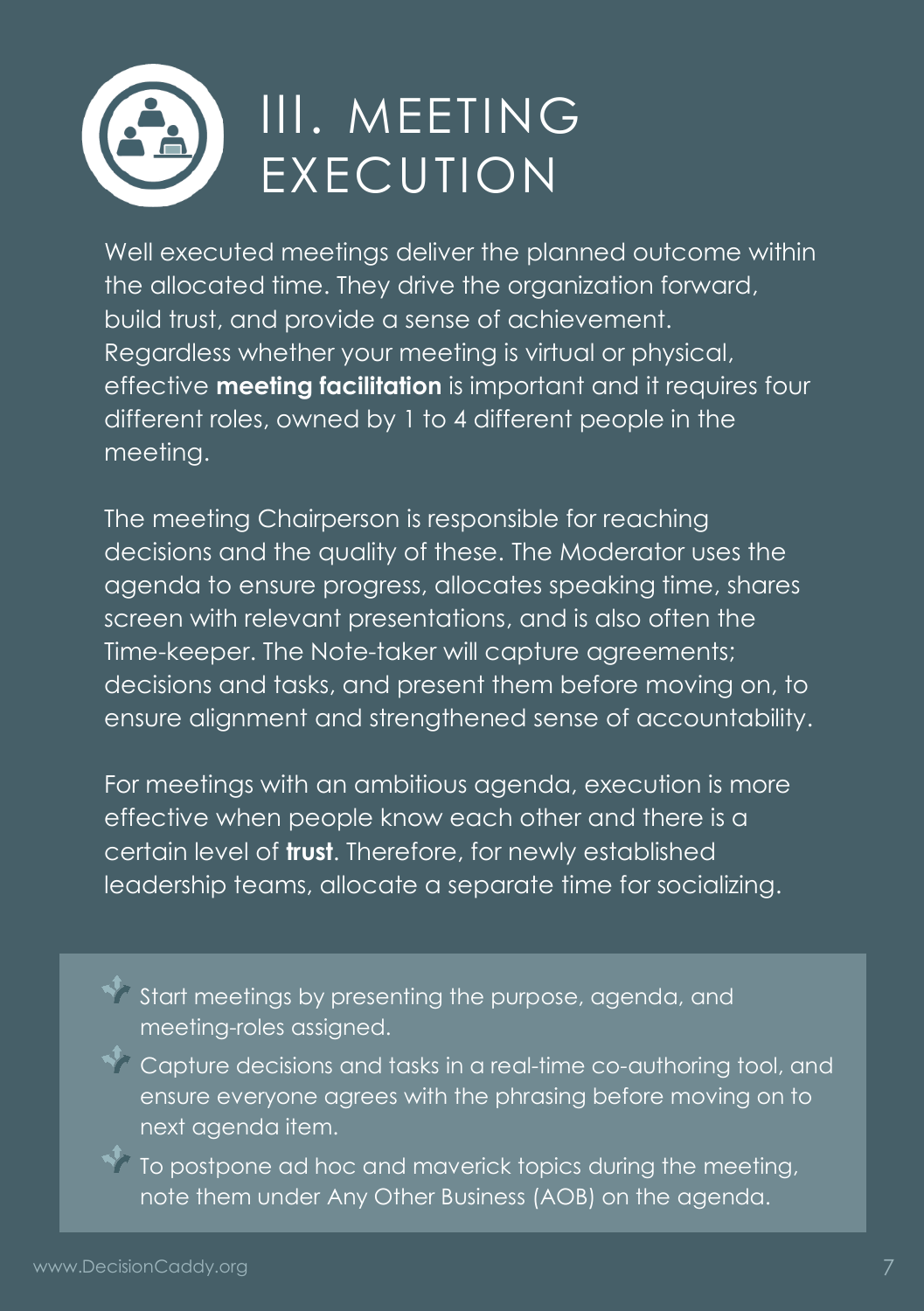

**Office 365:** Teams is an obvious choice when the meeting is virtual, since it is one of the leading tools for audio-, video-, and screen-sharing. Since the Office 365 platform is cloud based, all the information you capture in Teams, whether using Word, OneNote, or capturing meeting minutes in the Posts tab, is available to all Team members, also those who didn't participate in the meeting.

**Decisions:** Decisions meeting app is developed to support effective meeting practice. The agenda is available online for all participants and should be shared with all meeting participants and the beginning of the meeting. Decisions shows a time tracker on the left, and it makes it easy to capture decisions and tasks during the meeting.



NOTICE Decisions captured with Decisions automatically feeds into a decision log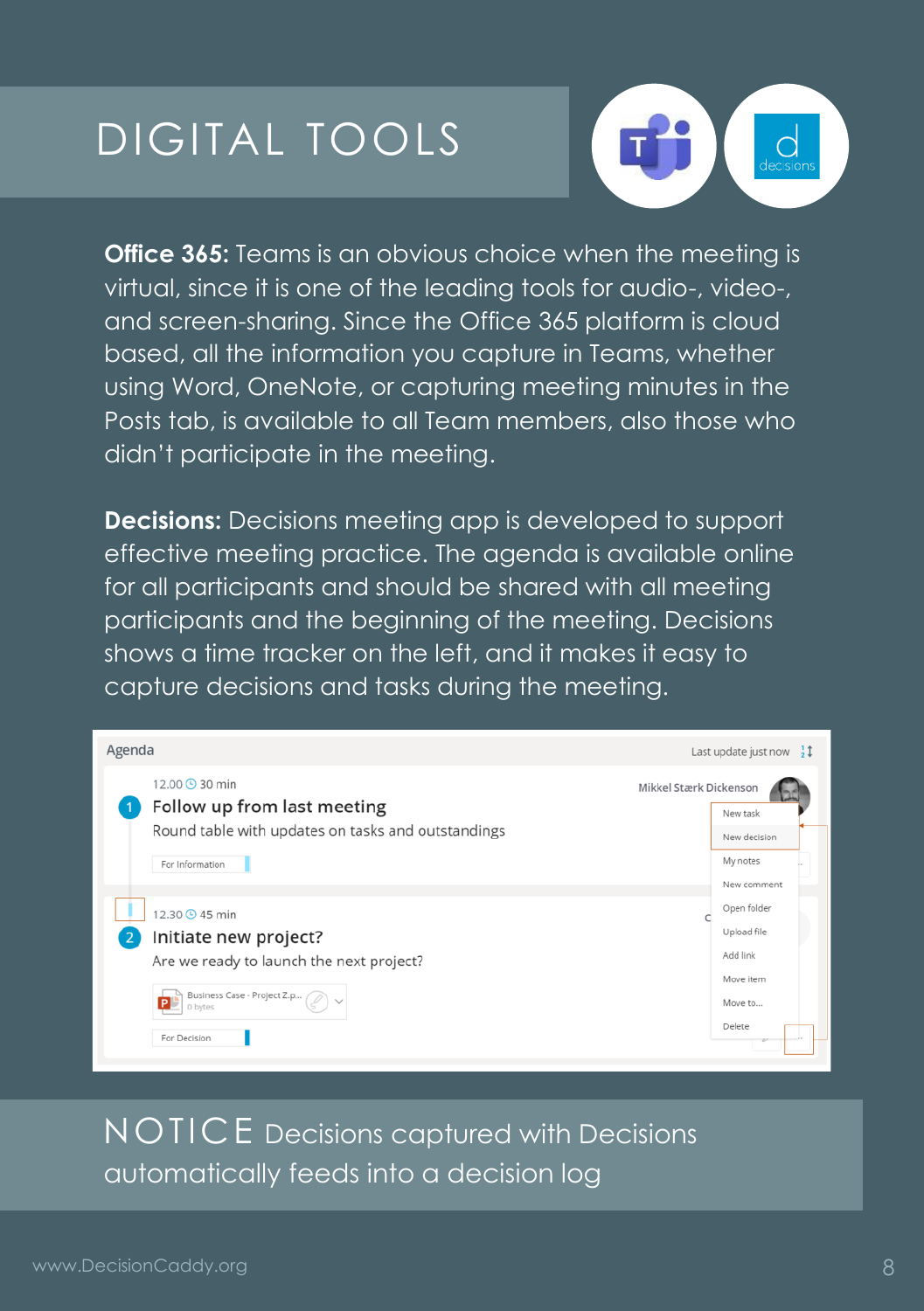

If your meeting is important, it is also important for **colleagues outside the meeting**. The meeting will only have an effect when relevant agreements, decisions and tasks are communicated timely and consistently from the meeting. Generally, communication to employees is a leadership responsibility, but as a meeting facilitator you can support this critical activity.

Some topics deserve to be communicated in person to the employees, but in knowledge-intensive companies it is important to inform employees as soon as important decisions are made, otherwise they might feel left out and become demotivated.

A traditional Minutes of Meeting in word format, is often illsuited for communication, e.g. if parts of the minutes are confidential it is time consuming to copy-paste the relevant notes into emails to share.



- Share important decisions and tasks with relevant employees sooner, rather than later, even if the information is inadequate.
- Control and rectify if meeting participants communicate inconsistently from the meeting.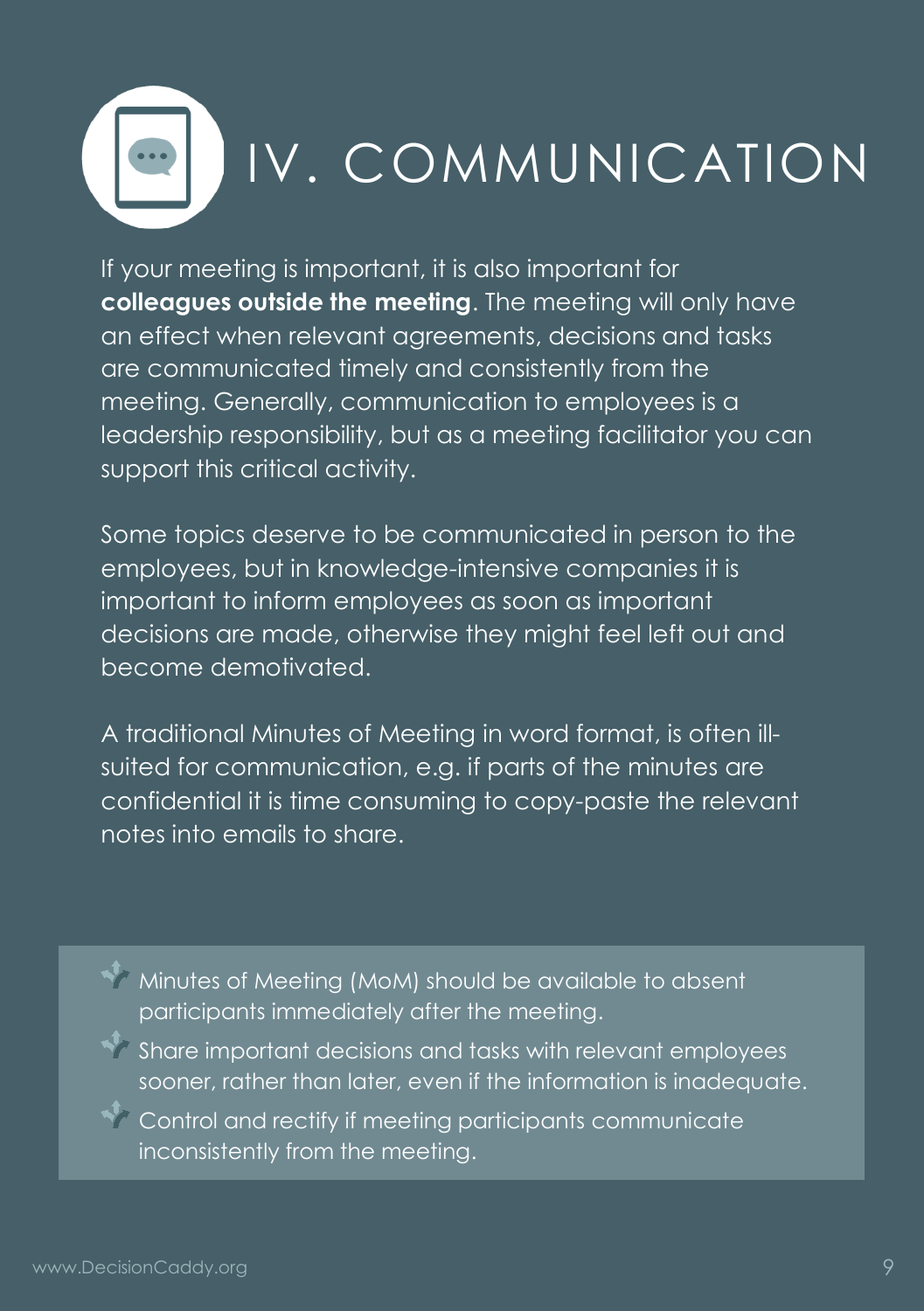

**Office 365:** Teams is suitable for communication between Team-members, but often most of the decisions made should be communicated wider than the Team. The project manager can write posts in other Teams and Channels, post on Yammer or SharePoint, or simply write emails.

**Decisions:** During the meetings, when adding a decision, it will automatically be linked to the meeting and added to a decision log ensuring traceability. Similarly, when adding a task, it will automatically be added to Microsoft Planner on Teams, showing at which specific meeting and agenda item it was agreed. The information is easily available, e.g. also on tablets and phones.

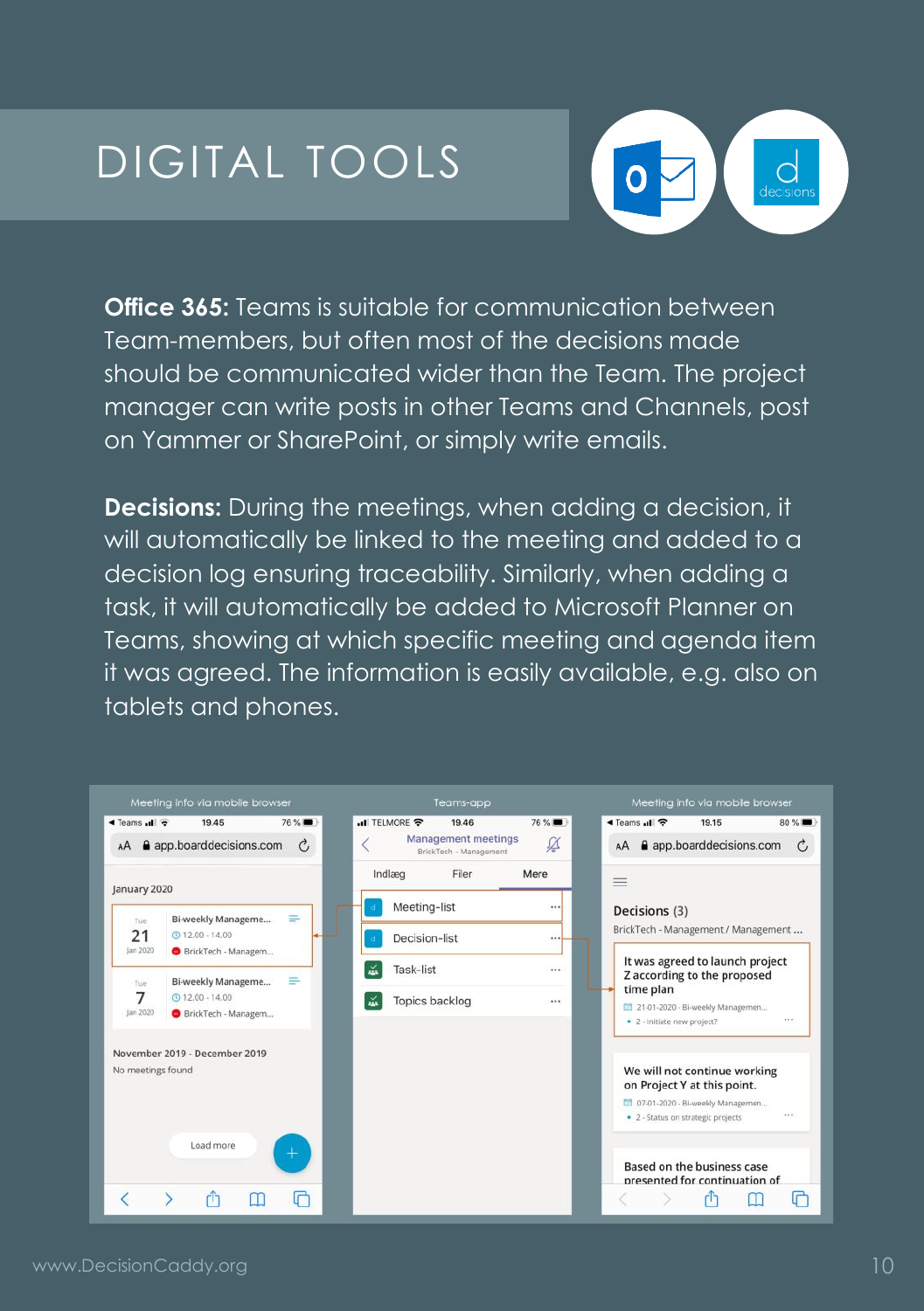

The time between meetings is when you'll experience the effect of the recurring meetings. When the tasks are completed as agreed, it builds trusts and brings positive energy into the next meeting. To support this positive circle as a facilitator, you should **remind about tasks and follow up on deliveries**. In this phase you will automatically collect **input for the agenda of the next meeting**.

It is important to hold people accountable for the tasks they have committed to. Therefore, lack of execution is a topic for the agenda of the next meeting, but you should also remember to celebrate all the things that have been achieved. Between the meetings, you should:

- Get an overview of which tasks were agreed and assigned at the previous meeting, and decide which are necessary and relevant to follow up on before the upcoming meeting.
- Be proactive and remind people what was agreed on and allow team members to reflect and comment on any issues or opportunities that have arisen when carrying out the tasks.
	- At the following meeting, bring a list of tasks which were completed since the previous meeting. This allows room for celebration, no matter how small the tasks may be. It is important to state which tasks have not been solved, but if only focusing on those tasks the tone and mood at the meeting can be negatively affected.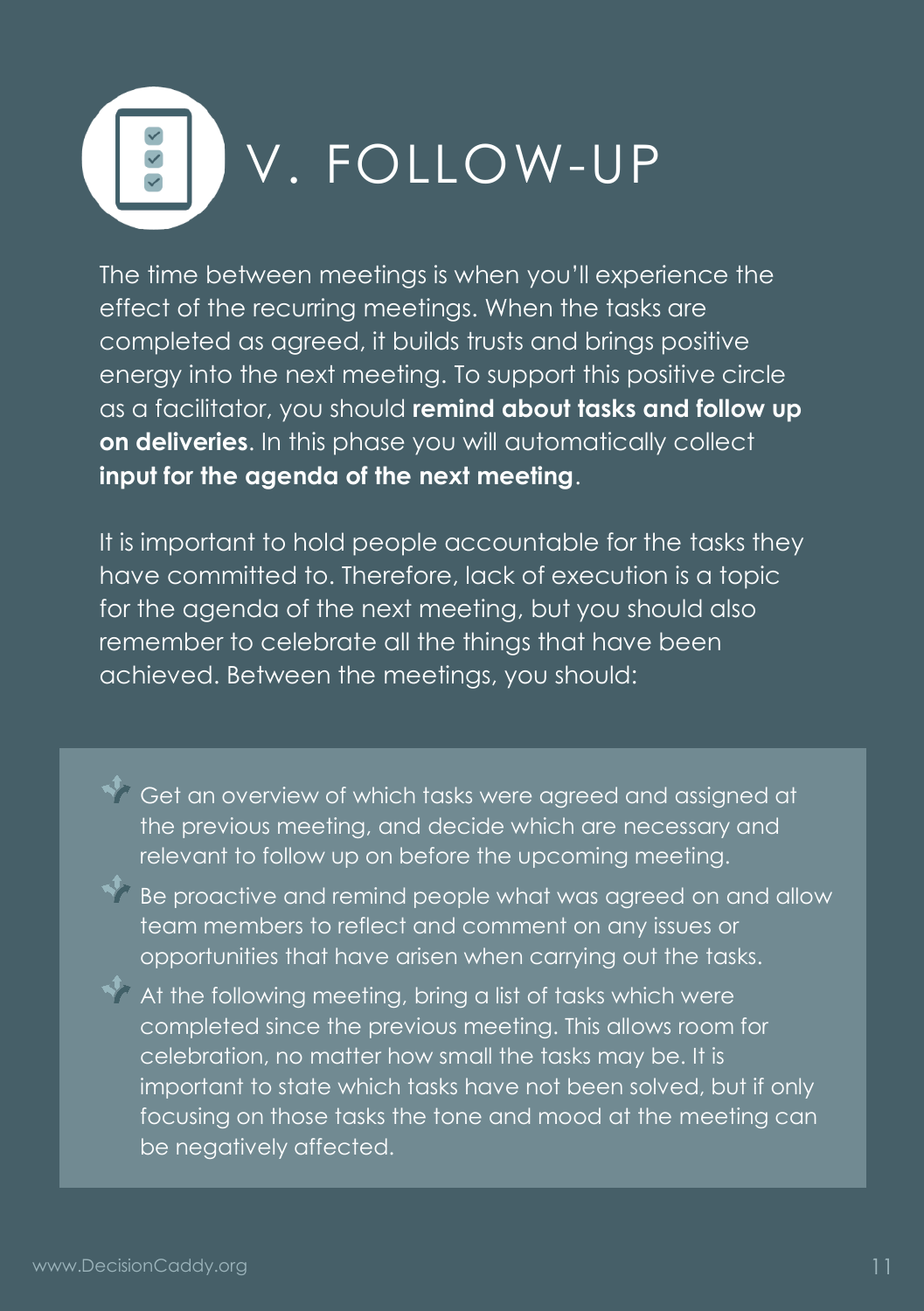

**Office 365**: Microsoft Planner is an increasingly popular tool in Office 365. The tool makes it easy to create, distribute and follow up on tasks for all team members. A senior stakeholder participates in many meetings, and Planner provides an easy overview of tasks received from multiple meetings. Make sure to create a new plan in Planner for your Team, and create a bucket-structure which will fit the purpose of the recurring meetings.

**Decisions:** An action log for a leadership team or steering group can include tasks originating from several different of the previous meetings. When using Decisions to synchronize tasks from Minutes of Meetings, the Planner tasks keeps a reference to the meeting at which the tasks was agreed. This makes follow up easier, as the responsible participants are reminded about the agreements and feel more accountable.

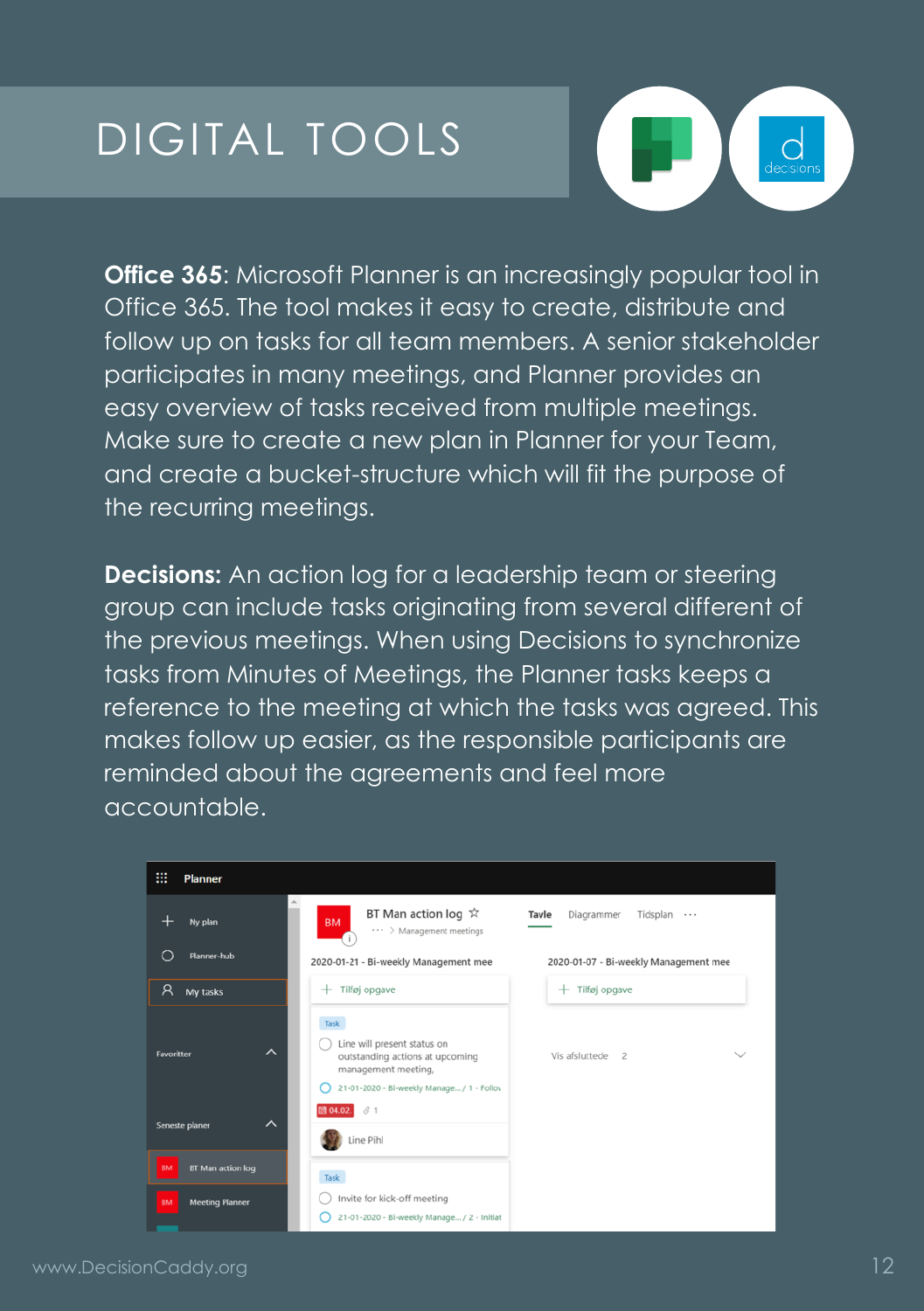

Managing important decision meetings is a lot of work. By working smarter with your Office 365 tools and using Plandisc and Decisions through the five important phases, your work will be easier, and the meetings will be more effective.



At [DecisionCaddy,](https://www.decisioncaddy.org/) we help you and your company achieve an effective meeting practice, by training you and your meeting participants in the five phases and use of digital tools. It is easier than you think.